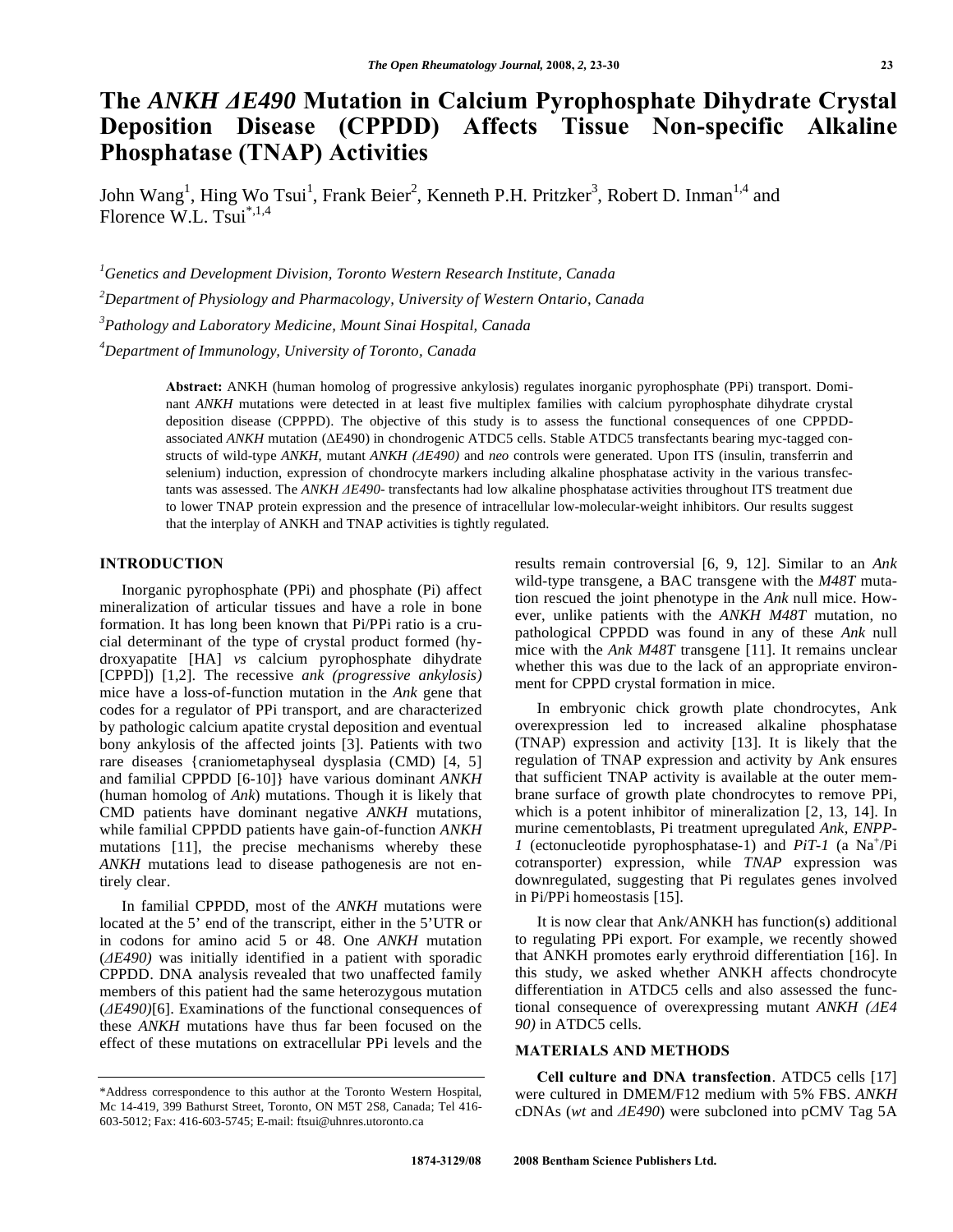(Stratagene) in frame with the *c-*myc tag at the 3'end. All constructs were sequenced to ensure no DNA changes during the cloning process. ATDC5 cells were transfected with the various constructs using FUGENE 6 (Roche) and the transfectants were selected and maintained in G418. To avoid clonal bias, populations of stable transfectants (from two separate transfections) were used in all experiments. Differentiation of ATDC5 transfectants was induced in culture medium with 1% ITS (Sigma) and the cultures were fed with ITS containing medium every 2 days.

 **Real-time RT-PCR**. RNAs were prepared using the Trizol method. Oligo-dT primers were used for reverse transcription. Primer sequences are summarized in Table **1**. Multiple dilutions of the RT mix were used for amplification to ensure linearity. *G3DPH* or  $\beta$ -*actin* expression was used for normalization. PCR reactions in triplicates were carried out for each sample using iQ SYBR mix (BioRad). Melt curves were done at the end of each PCR reaction. Relative quantification of gene expression was carried out using the  $2^{-\Delta\Delta Ct}$ method [18], and each sample was compared to expression of *neo*-transfectants at D0. At least two different RNA preparations and four separate experiments were carried out for relative quantification of expression of each gene transcript. For each gene expression, statistical significance (p-value  $\leq$ 0.05) among the transfectants was calculated using Two-Way Analysis of Variance (ANOVA) and pairwise multiple comparison procedures (Holm-Sidak method).

| Table 1. |  | <b>RT-PCR Primer Sequences</b> |
|----------|--|--------------------------------|
|----------|--|--------------------------------|

| <b>Target</b>     | Primer Sequences (5' to 3') |
|-------------------|-----------------------------|
| Sox9              | F: ATCGGTGAACTGAGCAGC GAC   |
|                   | R: GCCTGCTGCTTCGACATCCA     |
| Sox5              | F: CTCGCTGGAAGCTATGACC      |
|                   | R: GATGGGGATCTGTGCTTGTT     |
| $S\alpha x\delta$ | F: GGATTGGGGAGTACAAGCAA     |
|                   | R: CATCTGAGGTGATGGTGTGG     |
| Col2a1            | F: TTGAGACAGCACGACGTGGAG    |
|                   | R: AGCCAGGTTGCCATCGCCATA    |
| ColX              | F: AAAGCTTACCCAGCAGTAGG     |
|                   | R: ACGTACTCAGAGGAGTAGAG     |
| <b>BSP</b>        | F: GCATGCCTACTTTTATCCTC     |
|                   | R: GTTCTCGTTGTCATAGACTTC    |
| $MMP-13$          | F:CATTCAGCTATCCTGGCCACCTTC  |
|                   | R:CATCCACATGGTTGGGAAGTTCTG  |
| <b>B</b> -actin   | F: GTGGGCCGCTCTAGGCACCAA    |
|                   | R: CTCTTTGATGTCACGCACGATTTC |
| <b>GADPH</b>      | F: GCTGGCATTGCTCTCAATGA     |
|                   | R: AGGCCCCTCCTGTTATTATG     |

 **Immunoprecipitation and immunoblotting**. Lysates of the transfectants were first immuno-precipitated with an antimyc or a rabbit anti-Ank (raised against the last 20 aa of Ank and affinity purified) antibody. The immunoprecipitates were run on SDS-PAGE, and transferred to Immobilon-P. After blocking with 3% BSA (Sigma) in TBST (10mM Tris pH 8, 500mM NaCl, 0.1% Tween 20) for 1h, the blots were incubated with a goat anti-Ank antibody [19] for 45 min and then with horse radish peroxidase (HRP)-conjugated antigoat antibody (Jackson) for 30 min. Specific signals were detected by chemiluminescence using Supersignal® West Femto maximum sensitivity substrates (Pierce Biotech) and imaging (BioRad).

 **Alkaline phosphatase activity assay**. Lysates (containing 1μg proteins) from each of the transfectants were incubated with 10mM p-NPP (Sigma-Aldrich) in a bicarbonate buffer (50mM  $Na<sub>2</sub>CO<sub>3</sub>/NaHCO<sub>2</sub>$ , pH 10.2, 1mM  $MgCl<sub>2</sub>$ ,  $10\mu$ M ZnCl<sub>2</sub>) at 37<sup>o</sup>C for either 2 or 5 min (at the linear part of the reaction). 0.2M NaOH was added to stop the reaction and OD was measured at 410nM. At least four experiments were carried out using different transfectant preparations.

### **RESULTS**

 **Expression of endogenous Ank versus transfected ANKH transcripts and proteins**. To mimic the dominant mutations found in familial CPPDD cells, we transfected ATDC5 cells that express Ank proteins with *ANKH-myc* constructs with either a *wt* or a  $\triangle E490$  mutation. The myctag enables us to differentiate the transfected from the endogenous transcript/protein. To assess the relative expression levels of various *ANKH-myc* transfectants, a primer pair with *ANKH* sequences for the forward primer and *myc* sequences for the reverse primer was used to carry out RT-PCR. After normalization to *G3DPH* expression, the relative expression of *ANKH -E490* was 5x that of *ANKH wt-* (Fig. **1**), while all transfectants including the *neo* controls expressed similar levels of endogenous *Ank* transcripts. As the primer efficiencies between these two primer-pairs might be different, the relative amount of transfected *vs* endogenous *ANKH/Ank* transcript in each transfectant is not known.



**Fig. (1).** Relative expression levels of endogenous *ANK* and transfected *ANKH-myc* transcripts in various transfectants (*neo, wt* and *-E490*). Expression of *G3DPH* was used for normalization.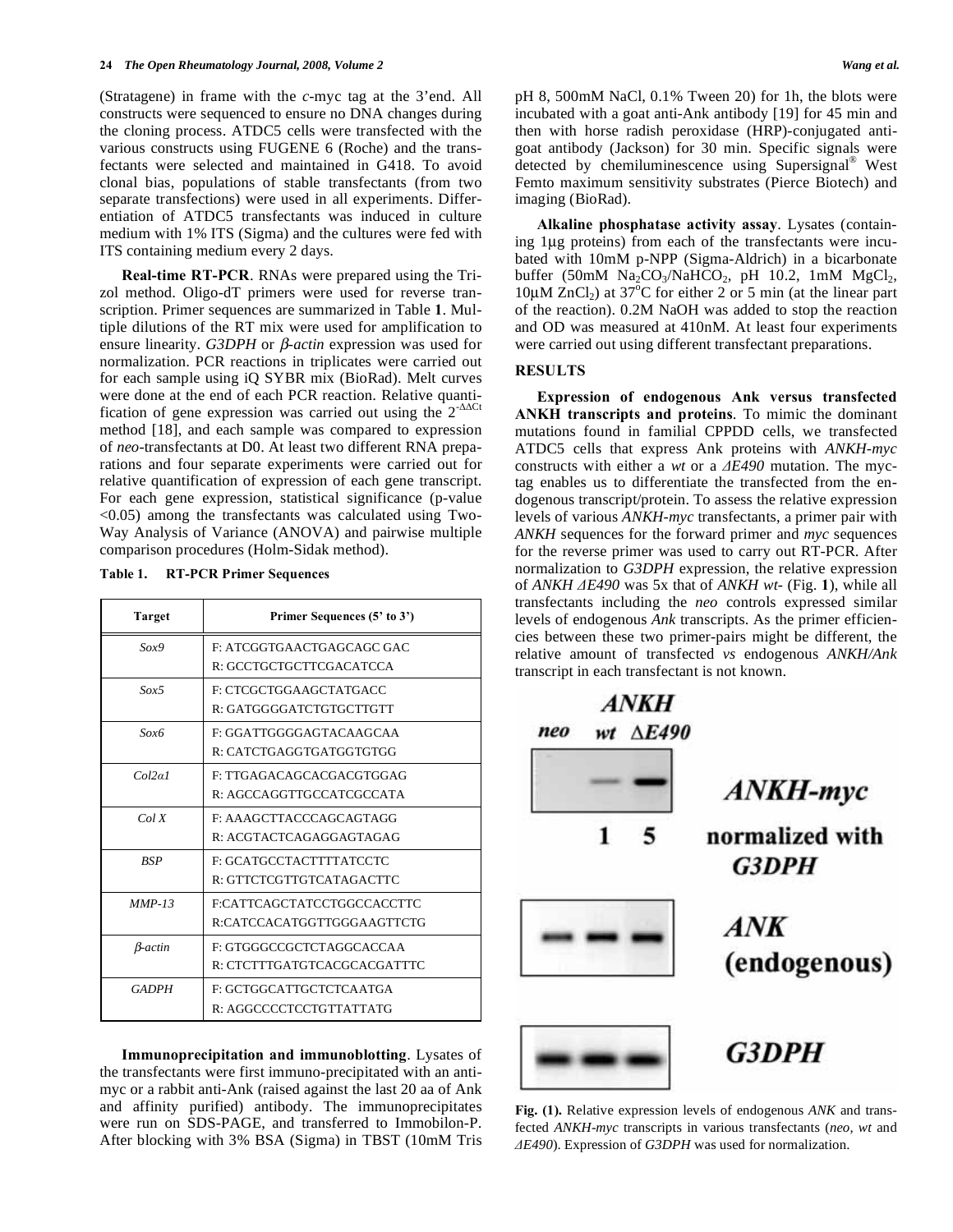We next assessed the relative level of expression of ANKH-myc *vs* Ank proteins in each transfectant. As we failed to obtain clean Western blots of the transfectants using anti-myc or anti-Ank antibodies, we first immunoprecipitated lysates of the transfectants using anti-myc antibody (to immuno-precipitate ANKH-myc proteins) or with a rabbit anti-Ank antibody (to immunoprecipitate all Ank/ANKH proteins) and probed the Western blots of the immunoprecipitates with a goat anti-Ank/ANKH antibodies. As the endogenous Ank protein is smaller than the ANKH-myc protein, both proteins can be differentiated on SDS-PAGE. As expected, the *neo* controls did not express any ANKH-myc proteins (Fig. **2**). For *ANKH wt-* transfectants, the relative levels of *ANKH-myc* transcript expression corresponded to the relative ANKH-myc protein expression (Fig. **2**, D0). Unexpectedly, *ANKH E490-*transfectants only expressed one fifth of the predicted level of proteins. We also assessed whether ITS induction of ATDC5 led to an increase in endogenous Ank expression. On D23 of ITS induction, all transfectants showed approximately 2-fold increase in endogenous Ank proteins. As expected, there were no significant changes in the levels of ANKH-myc proteins over time in each transfectant (Fig. **2**, D23).



**Fig. (2).** Relative expression levels of endogenous ANK versus ANKH-myc proteins in each transfectant in untreated (D0) and D23 of ITS induction.

 **Does ANKH play a role in chondrocyte differentiation?** *ANKH-*transfectants and the *neo*-controls were stimulated with ITS for 10, 17 and 23 days (ITS D10, D17, D23). At each time point, real-time RT-PCR was carried out to assess the relative expression of chondrocyte markers including three Sox transcription factors (*Sox 9, Sox 5*, and *Sox 6)*, one early chondrocyte marker (*collagen II1 [Col 21]*) and three hypertrophic chondrocyte markers (*bone sialoprotein [BSP], collagen X [ColX], and MMP-13*). As we found that *G3DPH* expression changes during the course of ITS induction of the transfectants, normalizations were carried out with  $\beta$ -*actin* expression instead. After normalization, the results were expressed as fold-changes relative to the expression in Day 0 *neo* transfectants. For each time-point, we also determined the ratio of expression (*ANKH-*transfectant: *neo* controls; listed below each plot at each time-point in Fig. **3**). For *neo*-transfectants, 10 days of ITS treatment resulted in a 6-, 3- and 34-fold increase in *Sox 9, Sox 5* and *Sox 6* expression, respectively (Fig. **3**, *neo*). The high levels of expression of these three transcripts were maintained throughout the remaining course of ITS treatment (D17 and D23 ITS, Fig. **3**, *neo*). *Neo-*transfectants treated with ITS for 10 days had a 54-fold increase in *Col*  $2\alpha$ *l* expression. As expected, there was a 10-fold drop in  $Col$  2 $\alpha$ 1 expression when these transfectants were treated with ITS for 23 days. Maximal expression of all three hypertrophic chondrocyte markers (*Col X, BSP and MMP-13*) was detected in *neo*-transfectants treated with ITS for 17 and 23 days. Thus, the *neo*-transfectants showed all the expected patterns upon ITS treatments, suggesting that these cells behaved correctly. The same markers were used to assess whether over-expression of wild-type ANKH affects chondrogenesis and hypertrophic differentiation in ATDC5 *ANKH wt-*transfectants. Without ITS treatments, *ANKH wt-* transfectants had significantly higher expression of *Sox 6* and *Col X* (upregulated 7.9- and 7.7-fold respectively compared to that of *neo-*transfectants), suggesting that these transfectants were already more differentiated than the *neo*-controls. Interestingly, compared to the *neo*controls, significantly lower expression of all three hypertrophic chondrocyte markers were detected in *ANKH wt*transfectants treated with ITS for 17 and 23 days (Fig. **3**). It appears that the normal program of chondrocyte differentiation was disrupted by overexpression of wild-type ANKH.

**Overexpression of ANKH E490- protein in ATDC5 cells changed the kinetics of the normal program of ITSinduced chondrocyte differentiation**. In view of two reports showing that *Col X* transcripts expression was induced in CH8/ATDC5 cells expressing the ANKH P5L- proteins [9, 12], we asked whether our stable transfectants with *ANKH E490*- mutations had any effects on ITS induced ATDC5 differentiation, using the same set of seven different chondrocyte markers. Results from quantitative RT-PCR showed that in contrast to *ANKH wt-* transfectants, expression of six markers in the *ANKH E490-*transfectants were similar to that of the *neo-*controls without ITS stimulation. There was a three-fold less *BSP* expression in the *ANKH E490-*transfectants. However, compared to ITS treated *neo*transfectants, the relative expression of *Sox 9* and *Sox 5* was significantly higher in D17 and D23 ITS stimulated *ANKH E490-*transfectants, while that of *Sox 6* was significantly higher in D23 ITS treated *ANKH E490-*transfectants (Fig. **3**). Compared to *neo-*transfectants, the mutant transfectants had a 4.6-fold higher levels of *Col X* expression with D17 ITS treatments, suggesting that there is a lag in the initial phase of chondrocyte differentiation in the *ANKH* mutant transfectants. *ANKH*  $\triangle E490$ -transfectants significantly downregulated *BSP* expression at D23 ITS, though the extent of the downregulated *BSP* expression was significantly lower than that of the *ANKH wt*-transfectants (p<0.001). Dysregulation of *MMP-13* expression was most evident in *ANKH E490*-transfectants, especially at D23 ITS (10x downregulated compared to that of neo-controls; Fig. **3**). In summary, overexpression of ANKH wt proteins in ATDC5 cells promoted higher expression of *Sox 6* and *Col X* in the absence of ITS stimulation, and this appears to modulate the normal induction of chondrogenesis upon ITS treatment. In contrast, it appears that overexpression of ANKH  $\Delta E490$ - proteins delayed the normal program of ITS-induced chondrogenesis in ATDC5 cells.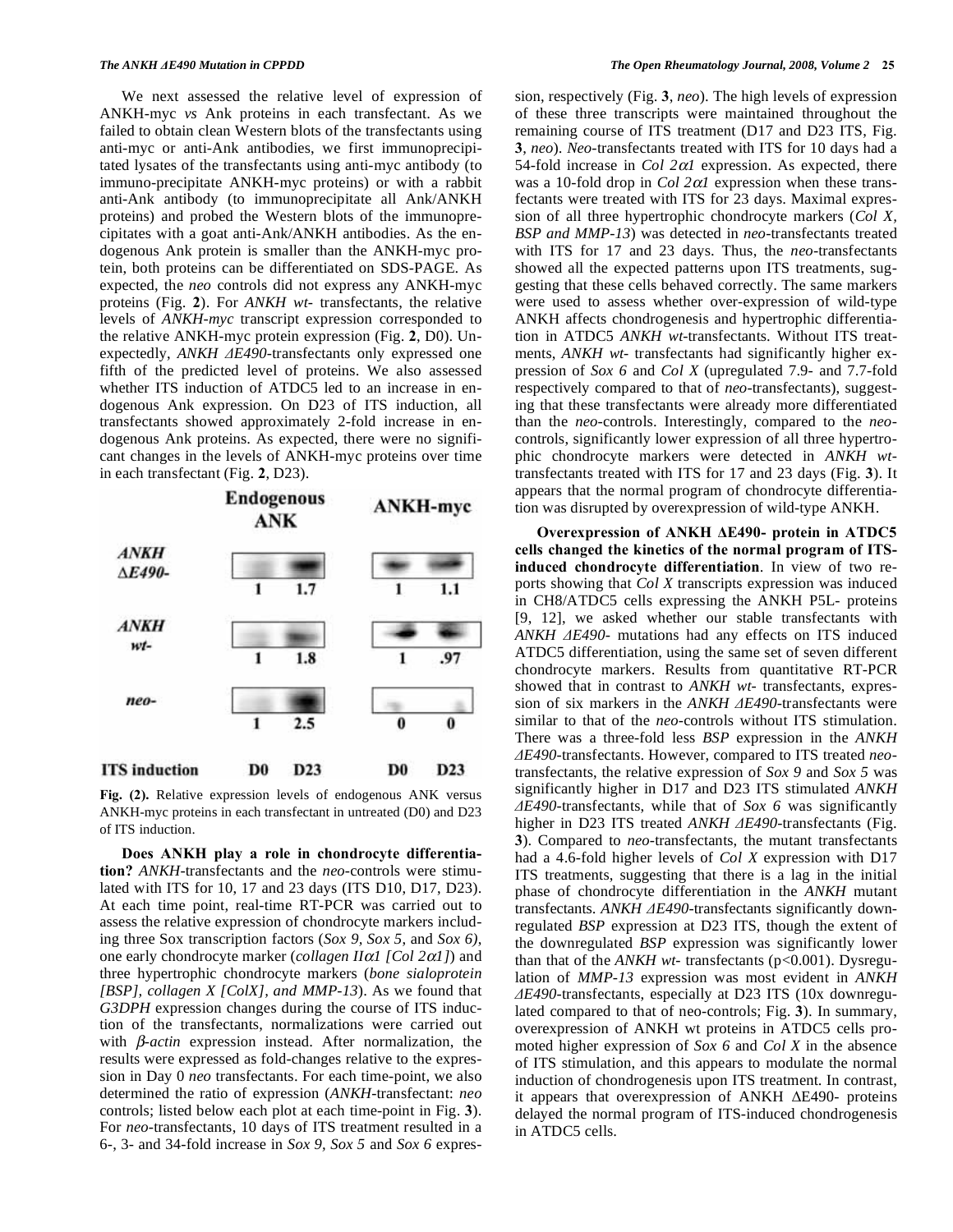

**Fig. (3).** Comparison of the kinetics of expression of *Sox9, Sox5, Sox6, Col21, ColX, BSP* and *MMP13* in *ANKH wt-*transfectants (solid lines) *vs neo*-controls (dotted lines) *vs ANKH E490-* transfectants (dashed lines) at D0, D10, D17 and D23 of ITS treatment. Expression of *--actin* was used for normalization. **Ratio** denotes expression in *ANKH*-transfectants (either *wt* or *E490*) over that of *neo*-controls. Arrow bars denote SD (n=4). \* p-value <0.001 (Holm-Sidak method of pairwise multiple comparison).

 **Differential alkaline phosphatase (ALP) activities in**  *ANKH* **transfectants**. It has been shown that ITS induction of ATDC5 cells resulted in an increase in ALP activities [17]. As expected, the *neo-*transfectants showed increased ALP activity that plateaued after D17 of ITS treatment. This increase in

ALP activity was due to a correspondingly increase in TNAP proteins (normalized with the expression of SHP-2 protein; Fig. (**4A**,**B**)). Similarly, *ANKH wt-* transfectants had comparable increase in ALP activity upon ITS treatment until D23, when the activity dropped below the D0 level (Fig. **4B**). The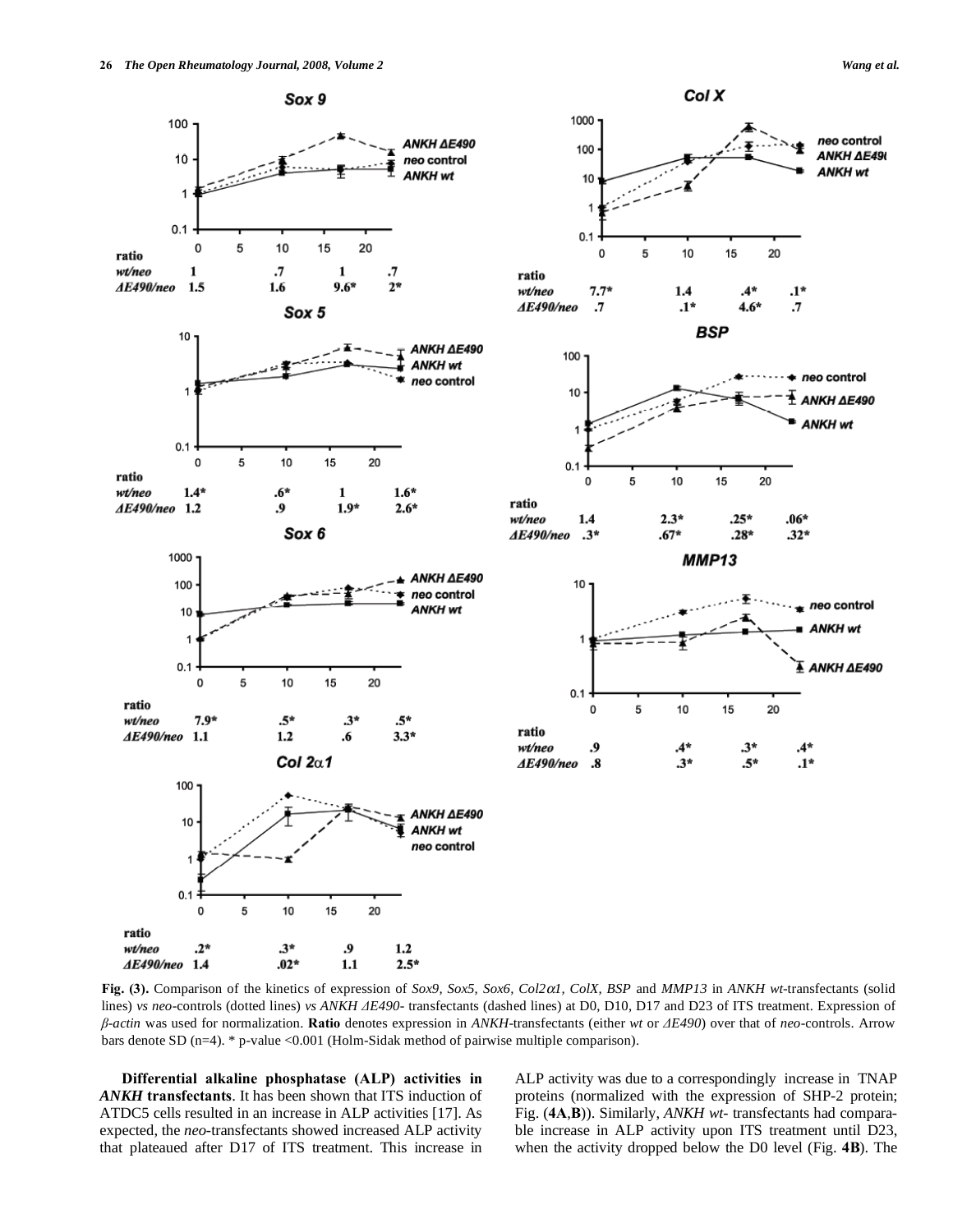

**Fig. (4).** Alkaline phosphatase (ALP) activity in various transfectants. (**A**) Western blots showing TNAP protein expression. Quantification of relative TNAP expression was normalized with SHP-2 expression (also used as a specificity control). (**B**) Relative ALP activity of various transfectants at different time points (D0, D10, D17, and D23) of ITS treatment expressed as fold relative to that of *neo*-controls at D0. There is a statistical significant difference (Two-Way Analysis of Variance p-value <0.001) among the various transfectants and the *neo*-controls at each time point. Arrow bars denote SD (n=4). Relative ALP activity, TNAP protein levels (estimated by Western blot analysis and normalized with the expression of SHP-2), and ALP/TNAP ratio were tabulated. (**C**,**D**,**E**) Mixing experiments showing the presence of inhibitors in the lysates from *ANKH E490-*transfectants. Lysates from *ANKH wt-* D17 ITS and *neo-* D0 (**C**), *ANKH wt-* D17 ITS and *ANKH E490-* D0 ITS (**D**), and *ANKH wt-* D17 ITS and *ANKH E490-* D17 ITS (**E**) were mixed in different ratios and assayed for ALP activity in the mixtures which had 1μg of protein in all cases. The ALP activity from 1μg of individual transfectant lysate was also measured, and from this, the expected ALP activities in the different mixtures were estimated. Percentage (%) inhibition of each mixture was plotted against different amount of inhibitors (arbitrary numbers from 0 to 200). Solid lines showed % inhibition of undialyzed lysate mixtures and dotted lines showed % inhibition of dialyzed lysate mixtures.

low level of ALP activity at D23 ITS was due to less TNAP protein expression as shown by Western blotting (normalized with the expression of SHP-2 protein; Fig. **4A**,**B**). Unexpectedly, *ANKH E490-*transfectants showed no increase in ALP activity throughout the course of ITS induction (Fig. **4B**). Compared to ITS treated *neo-* transfectants, *ANKH E490-* D17 and D23 ITS transfectants showed about 2-fold less TNAP proteins; but the ALP activities were even lower than predicted by the protein levels (Fig. **4B**). We thus tested whether there were ALP inhibitors in the lysates from the *ANKH E490-*transfectants by performing mixing experiments. Lysates from the *ANKH wt-* and *AE490-transfectants* were mixed in different ratios and assayed for ALP activity in the mixtures that had 1μg of protein in all cases. The ALP activity from 1μg of individual transfectant lysate was also measured, and from this, we estimated the expected ALP activities in the different mixtures. Mixing *ANKH wt-* with lysates from *neo-* transfectants resulted in the expected ALP activities in the mixtures (Fig. **4C**). However, mixing lysates from *ANKH*  $\triangle E490$ *-* (either D0 or D17 ITS) resulted in inhibition of ALP activities in a dose-dependent manner, suggesting the presence of inhibitors in the *ANKH E490-* lysates (Fig. **4D**,**E**). The maximal inhibition observed was 30% (Fig. **4E**). Less inhibition (~21%) was observed when lysates from *ANKH E490-* D0 transfectants were used as inhibitors (Fig. **4D**). These inhibitors were of low molecular weights as after dialysis of the lysates, the inhibitory activities were no longer present in these dialysed lysates. They were specifically found in *ANKH E490-*transfectants as ATDC5 cells transfected with *ANKH* constructs bearing other known CPPDDassociated *ANKH* mutations did not have these inhibitors (data not shown). In summary, in *ANKH E490-*transfectants, TNAP protein expression was less than that of *neo-*controls in D17 and D23 ITS, and intracellular low molecular weight inhibitors of ALP activities were present.

### **DISCUSSION**

 In this study, we took advantage of the inducible ATDC5 cells to examine the effects of overexpressing *ANKH*constructs (wild-type and mutant) on 1. pre-chondrocytes (D0 cells); 2. hypertrophic chondrocytes (ITS D23 cells); and 3. the kinetics of hypertrophic differentiation (D10/D17 cells represent the transition from pre- to hypertrophic chondrocytes). We showed that there are about 2-fold more endogenous Ank protein in ATDC5 cells treated with ITS for 23 days (Fig. **1B**). Over-expression of ANKH wt- proteins in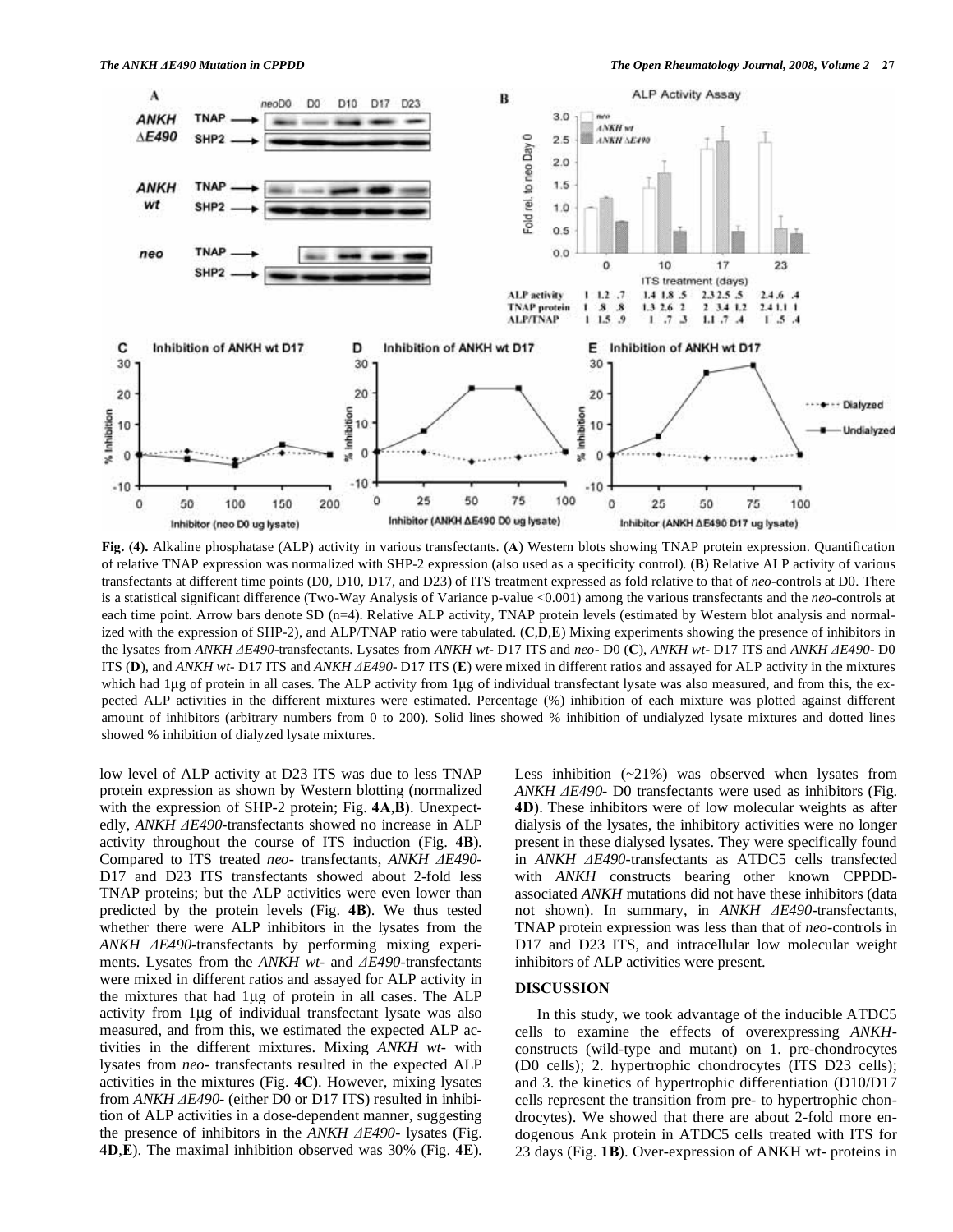| Transfectant | <b>ITS</b>     | Sox9                     | Sox5              | Sox6             | $Col2 \alpha l$  | ColX              | <b>BSP</b>        | $MMP-13$          | <b>ALP Activity</b> | <b>TNAP Protein</b> |
|--------------|----------------|--------------------------|-------------------|------------------|------------------|-------------------|-------------------|-------------------|---------------------|---------------------|
| ANKH-wt      | D <sub>0</sub> |                          | $\uparrow$ 1.4x   | $\uparrow$ 7.9x  | $\downarrow$ 5x  | $\uparrow$ 7.7x   |                   |                   |                     |                     |
|              | D10            |                          | $\downarrow$ 1.7x | $\downarrow$ 2x  | $\downarrow$ 33x |                   | $\downarrow$ 10x  | $\downarrow$ 2.5x |                     |                     |
|              | D17            |                          |                   | $\downarrow$ 33x |                  | $\downarrow$ 2.5x |                   | $\downarrow$ 3.3x |                     |                     |
|              | D23            |                          | $\uparrow$ 1.6x   | $\downarrow$ 2x  |                  | $\downarrow$ 10x  | $\downarrow$ 33x  | $\downarrow$ 2.5x | $\downarrow$ 4x     | $\downarrow$ 2x     |
|              |                |                          |                   |                  |                  |                   |                   |                   |                     |                     |
| ANKH- AE490  | D <sub>0</sub> |                          |                   |                  |                  |                   | $\downarrow$ 3.3x |                   |                     |                     |
|              | D10            |                          |                   |                  | $\downarrow$ 50x | $\downarrow$ 10x  | $\downarrow$ 2.5x | $\downarrow$ 3.3x | $\downarrow$ 2.8x   |                     |
|              | D17            | $\uparrow$ 9.6x          | $\uparrow$ 1.9x   |                  |                  | $\uparrow$ 4.6x   | $\downarrow$ 3.3x |                   | $\downarrow$ 5x     | $\downarrow$ 2x     |
|              | D23            | $\uparrow$ <sub>2x</sub> | $\uparrow$ 2.6x   | $\uparrow$ 3.3x  | $\uparrow$ 2.5x  |                   | $\downarrow$ 10x  | $\downarrow$ 2.5x | $\downarrow$ 6x     | $\downarrow$ 2x     |

**Table 2**. **Significant Changes in Markers Expressed in Various** *ANKH-***Transfectants Relative to that of the** *neo-***Controls at Each Time-Point** 

ATDC5 cells at the pre-chondrocyte stage appears to disturb the normal induction of chondrogenesis by ITS. Overexpression of ANKH  $\Delta$ E490- proteins appears to delay the kinetics of ITS induced chondrogenesis in ATDC5 cells. Thus, our results suggested that the levels of Ank in different stages of chondrogenesis are tightly regulated and its expression level possibly might even dictate the differentiation status of chondrocytes. In *ank/ank* mice which show a lossof-function of Ank activities, embryonic and neonatal development of chondrocytes appear to be normal. This might argue against our results implicating that Ank plays a role in embryonic and neonatal chondrocyte development. However, one cannot rule out the possibility that some proteins (such as ENPP-1) might compensate for Ank function early in development. It remains unclear whether the altered kinetics of hypertrophic differentiation has any relevance to the development of CPPDD.

 Our ATDC5 *ANKH E490*-transfectants consistently expressed more *ANKH*-*myc* transcripts than ANKH-myc proteins. The reason for the discrepancy between mutant mRNA and protein expression is not entirely clear. It might be due to lability of the mutant protein. In contrast to our results, Williams' group has recently shown that overexpression of wt Ank protein in ATDC5 cells had a 4.5-fold increase in *Col 10* $\alpha$ *l* expression at ITS D28 [11]. The reason(s) for this discrepancy is not clear, but could be due to the single time point chosen for analysis of  $Col$  10 $\alpha$ l expression. In situations where gain-of-function mutations are subjected to feedback transcriptional down-regulation, the outcome measured from cell culture systems will depend on the delicate balance between the gain-of function conferred by the mutation and the intrinsic compensatory dampening of the response, leading to inconsistent and even contradictory results from different laboratories. We found that ITS stimulated the upregulation of endogenous ANK, but not the transfected ANKH (wt or mutant; Fig. **2**). Thus, the ratio of the endogenous *vs* transfected forms changed during the course of hypertrophic differentiation of the ATDC5 transfectants. This might lead to a milder phenotype than expected at ITS D17 and D23 in our results.

 Our results, similar to others, also suggested that there is a tight relationship between Ank and TNAP. In hypertrophic transfectants, overexpression of ANKH-wt proteins led to a downregulation of ALP activity, presumably to maintain a balanced [Pi]/[PPi] ratio. In the *ANKH E490-*transfectants, there was an abnormal down-regulation of TNAP expression throughout the course of ITS induction. The [Pi]/[PPi] ratio dictates the type of calcium crystals formed; hydroxyapatite (HA) crystals are formed when the ratiois >100 and CPPD crystal formation are promoted when the ratio is  $\leq$  1. Alkaline phosphatase is a key player in CPPDD, as the presence of TNAP in articular cartilage facilitates both formation and dissolution of CPPD crystals [20]. In hypertrophic ATDC5 cells, over-expression of ANKH wt- proteins led to a decrease in TNAP protein (2-fold less than *neo*-controls at D23 ITS) and ALP activity (4-fold less than *neo-*controls at D23 ITS). If the TNAP level in the extracellular matrix (ECM) is limiting, this could lead to less PPi being degraded by TNAP, favoring the formation of CPPD crystals. For the *ANKH E490-*transfectants, we showed that not only less TNAP proteins than in *neo*-controls were detected, but also that dialyzable low-molecular-weight inhibitors of ALP were present. The identity of the inhibitor(s) has not been defined, though our preliminary results indicated that the inhibitor was not Pi [21]. We recently showed that endogenous inhibitors such as cysteine might interfere with TNAP's ability to regulate CPPD crystal formation and dissolution [22], though it is not clear whether cysteine is the inhibitor in the *ANKH*  $\triangle E490$ *-* transfectants.

 It is likely that the biochemical heterogeneity observed in our study might explain the clinical heterogeneity in the familial CPPDD caused by the different *ANKH* mutations. The British patient, initially thought to have spontaneous CPP DD, has the *ANKH*  $\triangle E490$  mutation. CPPDD in this patient was late-onset, polyarticular with structural arthropathy of both knees. Two other family members also have this heterozygous mutation, but with no clinical symptoms of CPP DD. However, one of them had bilateral total knee replacement surgery for "osteoarthritis" [6], but the other was normal at the age of 42. It is possible that other contributing factor(s) might be required in addition to the *ANKH E490* mutation, before CPPDD will develop. Similar to the finding in ANK deficient mice bearing an *ANKH M48T* transgene [11], results from our studies using the ATDC5 transfectants also did not show any evidence that the *ANKH E490* mutation is an activating mutation.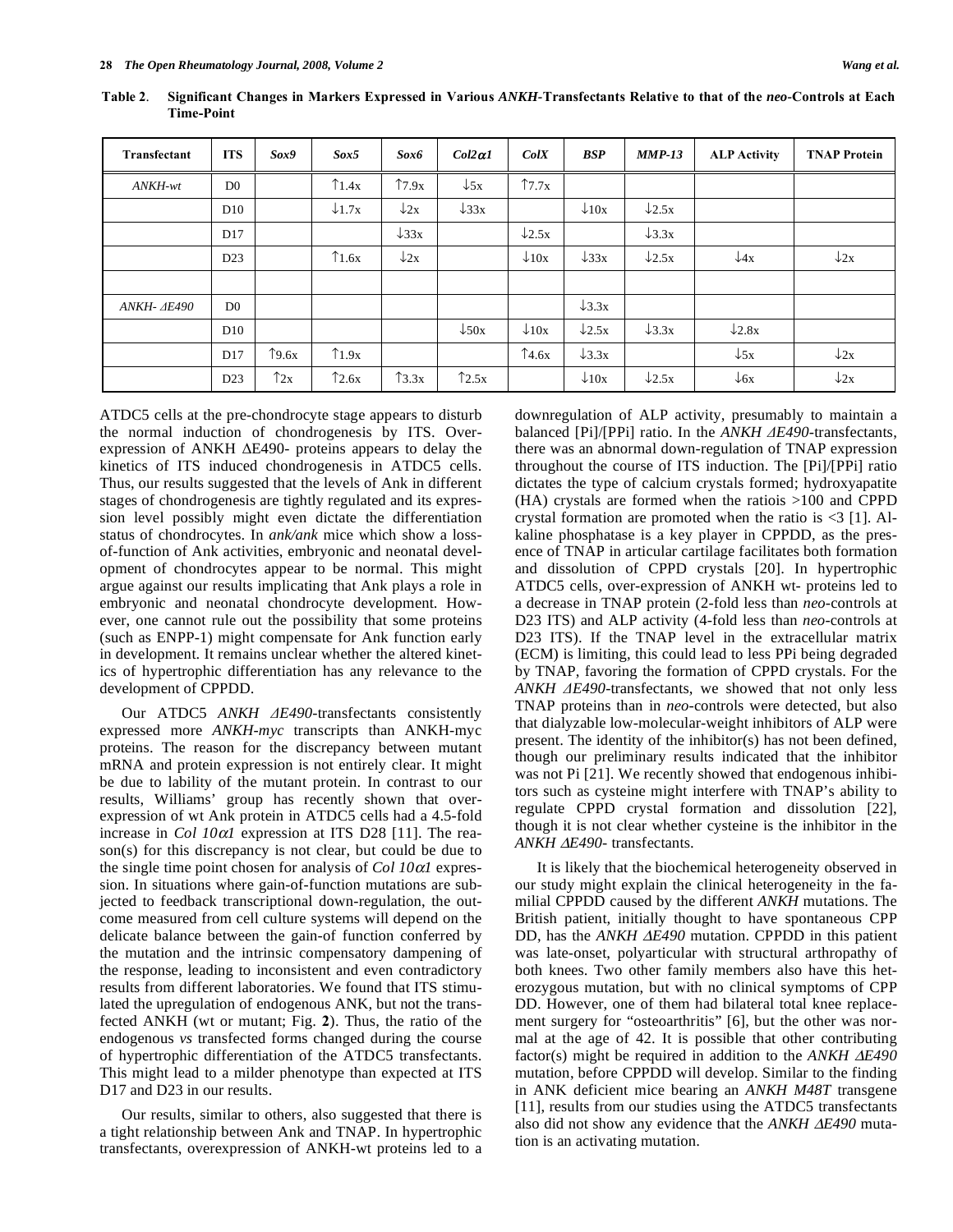Based on our results in this study, we hypothesize that CPPDD-associated ANKH proteins lead to dysregulation of modulators of Pi/PPi homeostasis such as TNAP. As Pi/PPi homeostasis is a dynamic process and probably subject to feedback mechanisms, it would be very difficult to replicate pathological [Pi]/[PPi] conditions in *in vitro* culture systems, leading to the generation of inconsistent and contradictory results. The long-time observation that both HA and CPPD crystals were found in CPPDD patients has been puzzling. It is likely that in these patients, the dynamic interplay of ANKH and TNAP led to the fluctuating local [Pi]/[PPi] ratio, resulting in the formation in the joints of either HA (when  $e[Pi]/e[PPi]$  ratio is  $>100$ ) or CPPD crystals (when e[Pi]/e[PPi] is <3). Flare-ups of CPPDD probably occur in situations where the negative feedback loop is not optimal.

 *ANKH* mutations have only been detected in rare families with CPPDD and one *ANKH* SNP was associated with sporadic cases in UK [9]. In one CPPDD family from New England, the disease was linked to a locus on chromosome 8q instead of chromosome 5p where ANKH is mapped [23]. A recent study suggested that ENPP-1 and TNAP are not major determinants of sporadic CPPDD susceptibility [24]. *ANKH* transcripts were upregulated in cartilage from four CPPDD patients [25]. Thus, one cannot rule out that dysregulation of ANKH and TNAP by factors such as cytokines might be important in the manifestation of sporadic CPPDD.

### **CONCLUSIONS**

 In summary, we propose the following model for the development of CPPDD: under normal conditions, the interplay of ANKH and TNAP facilitates normal mineralization. Dysregulation of ANKH (either by mutation or induced by cytokines) lead to a dysregulation of TNAP. Together with other yet-to-be-identified factors, pathological mineralization ensued, leading to CPPDD disease expression.

### **ABBREVIATIONS**

| ALP             |         | $=$ Alkaline phosphatase                                        |
|-----------------|---------|-----------------------------------------------------------------|
| ANK             |         | $=$ Progressive ankylosis                                       |
| <b>ANKH</b>     |         | $=$ Human homolog of progressive ankylosis                      |
| <b>ANOVA</b>    |         | $=$ Two-way analysis of variance                                |
| <b>BAC</b>      | $=$ $-$ | Bacterial artificial chromosome                                 |
| BSP             |         | $=$ Bone sialoprotein                                           |
| <b>BSA</b>      |         | $=$ Bovine serum albumin                                        |
| <b>CMD</b>      |         | $=$ Craniometaphyseal dysplasia                                 |
| Col $2\alpha$ 1 |         | $=$ Collagen II $\alpha$ 1                                      |
| ColX            |         | $=$ Collagen X                                                  |
| <b>CPPDD</b>    |         | = Calcium pyrophosphate dihydrate crystal<br>deposition disease |
| <b>ECM</b>      |         | $=$ Extracellular matrix                                        |
| ENPP-1          |         | $=$ Ectonucleotide pyrophosphatase-1                            |
| <b>FBS</b>      |         | $=$ Fetal bovine serum                                          |
| MMP13           |         | $=$ Matrix metalloproteinase 13                                 |
| <b>ITS</b>      | $=$     | Insulin, transferring, selenium                                 |
| <b>TNAP</b>     |         | $=$ Tissue non-specific alkaline phosphatase                    |

| Pi    | $=$ Inorganic phosphate        |
|-------|--------------------------------|
| p-NPP | $=$ Para-nitrophenyl phosphate |
| PPi.  | $=$ Inorganic pyrophosphate    |
| UTR   | $=$ Untranslated region        |

# **ACKNOWLEDGEMENTS**

 This study was funded by Canadian Institutes of Health Research (awarded to FWL Tsui). We thank Emily Cheng and Jia Hao for their help in generating some of the *ANKH* constructs.

### **REFERENCES**

- [1] Cheng PT, Pritzker KPH. Pyrophosphate, phosphate ion interactions: effects on calcium pyrophosphate and hydroxyapatite crystal formation in aqueous solutions. J Rheumatol 1983; 10: 769-77.
- [2] Pritzker KPH. Calcium pyrophosphate crystal arthropathy: A. Biomineralization disorder. Hum pathol 1986; 17: 543-5.
- [3] Ho AM, Johnson MD, Kingsley DM. Role of the mouse ank gene in control of tissue calcification and arthritis. Science 2000; 289: 265-70
- [4] Nurnberg P, Thiele H, Chandler D, *et al.* Heterozygous mutations in ANKH, the human ortholog of the mouse progressive ankylosis gene, result in craniometaphyseal dysplasia. Nat Genet 2001; 28: 37-41.
- [5] Reichenberger E, Tiziani V, Watanabe S, *et al*. Autosomal dominant craniometaphyseal dysplasia is caused by mutations in the transmembrane protein ANK. Am J Hum Genet 2001; 68: 1321-6.
- [6] Pendleton A, Johnson MD, Hughes A, *et al*. Mutations in *ANKH* caused chondrocalcinosis. Am J Hum Genet 2002; 71: 933-40.
- [7] Williams CJ, Zhang Y, Timms A, *et al*. Autosomal dominant familial calcium pyrophosphate dihydrate deposition disease is caused by mutation in the transmembrane protein ANKH. Am J Hum Genet 2002; 71: 985-91.
- [8] Williams CJ, Pendleton A, Bonavita G, *et al.* Mutations in the amino terminus of ANKH in two US families with calcium pyrophosphate dihydrate crystal deposition disease. Arthritis Rheum 2003; 48: 2627-31.
- [9] Zhang Y, Johnson K, Russell GG, *et al*. Association of sporadic chondrocalcinosis with a 4-basepair G-to-A transition in the 5'- untranslated region of ANKH that promotes enhanced expression of ANKH protein and excess generation of extracellular inorganic pyrophosphate. Arthritis Rheum 2005; 52: 1110-7.
- [10] McKee S, Pendleton A, Dixey J, Doherty M, Hughes A. Autosomal dominant early childhood seizures associated with chondrocalcinosis and a mutation in the *ANKH* gene. Epilepsia 2004; 45: 1258-60.
- [11] Gurley KA, Reimer RJ, Kingsley DM. Biochemical and genetic analysis of *ANK* in arthritis and bone disease. Am J Hum Genet 2006; 79: 1017-29.
- [12] Zaka R, Stokes D, Dion AS, Kusnierz A, Han F, Williams CJ. P5L mutation in Ank results in an increase in extracellular inorganic pyrophosphate during proliferation and nonmineralizing hypertrophy in stably transduced ATDC5 cells. Arthritis Res Ther 2006; 8: R164.
- [13] Wang W, Xu J, Du B, Kirsch T. Role of the progressive ankylosis gene (ank) in cartilage mineralization. Mol Cell Biol 2005; 25: 312-23.
- [14] Murshed M, Harmey D, Millan JL, McKee MD, Karsenty G. Unique coexpression in osteoblasts of broadly expressed genes accounts for the spatial restriction of ECM mineralization to bone. Genes Dev 2005; 19: 1093-104.
- [15] Foster BL, Hociti Jr FH, Swanson EC, et al. Regulation of cementoblast gene expression by inorganic phosphate *in vitro*. Calcif Tissue Int 2006; 78: 103-12.
- [16] Wang J, Wang C, Tsui HW, *et al*. Microcytosis in *ank/ank* mice and the role of ANKH in promoting erythroid differentiation. Exp Cell Res 2007; 313: 4120-9.
- [17] Shukunami C, Ishizeki K, Atsumi T, Ohta Y, Suzuki F, Hiraki Y. Cellular hypertrophy and calcification of embryonal carcinomaderived chondrogenic cell line ATDC5 *in vitro*. J Bone Miner Res 1997; 12: 1174-88.
- [18] Schmittgen TD, Zakrajsek BA, Mills AG, Gorn V, Singer MJ, Reed MW. Quantitative reverse transcription-polymerase chain re-